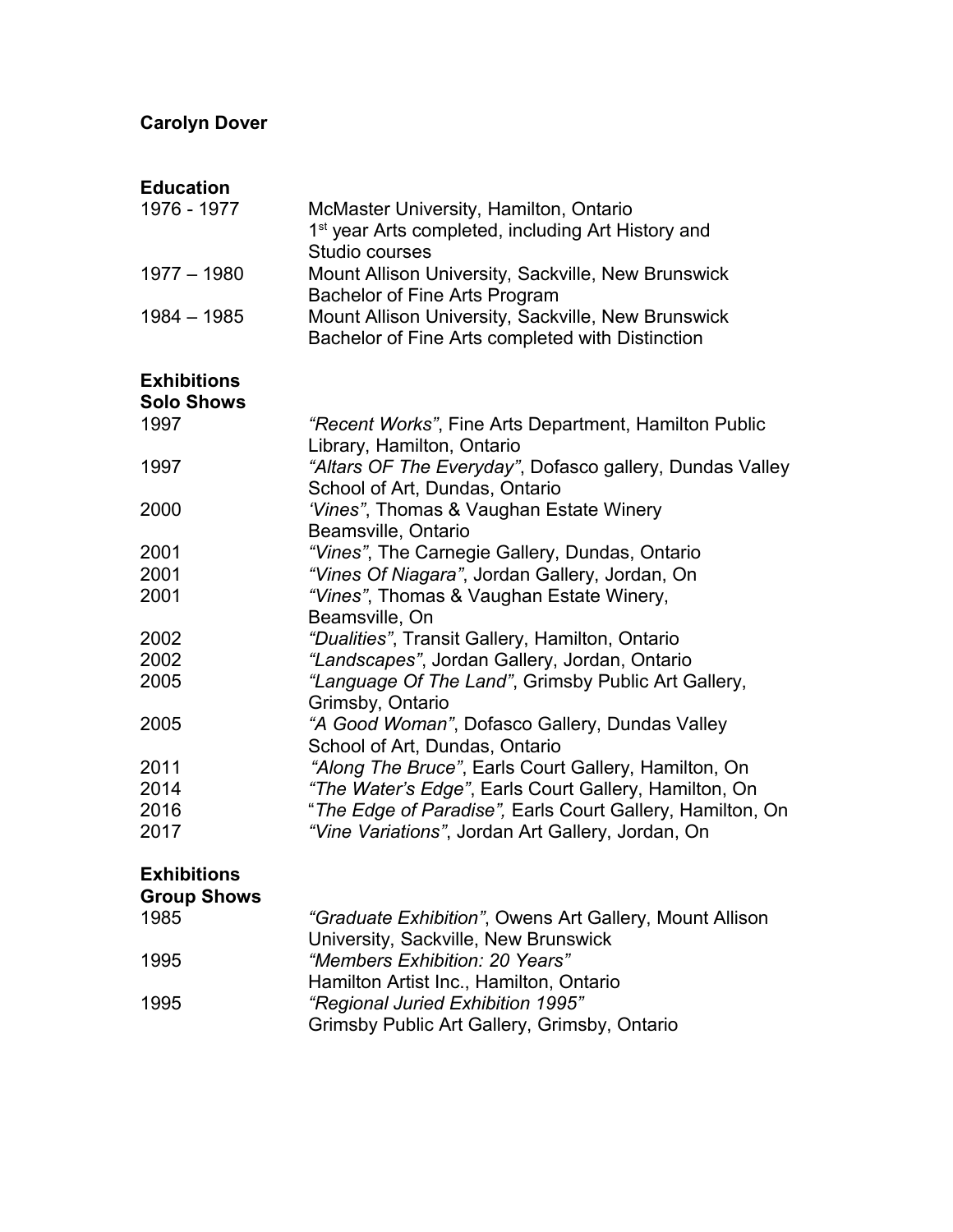#### **Exhibitions Group Shows (con't)** 1995 *"St. Catharines Art Association 35th Annual Juried Exhibition"*, Rodman Hall Arts Centre, St. Catharines, Ontario 1995 *"Annual Juried Exhibition"*, Woman's Art Association, Dofasco Gallery, Dundas Valley School of Art, Dundas, Ontario 1996 *"St. Catharines Art Association 36th Annual Juried Exhibition"*, Rodman Hall Arts Centre, St. Catharines, On 1996 *"1996 Juried Exhbition"*, Glenhyrst Art Gallery of Brant, Brantford, Ontario 1997 *"1997 Juried Exhibition"*, Tom Thomson Memorial Art Gallery, Owen Sound, Ontario 1997 *"Public Hanging, A Hamilton Art Event"*, Hamilton Eaton Centre, Hamilton, Ontario 1997 *"Celebrate Grimsby's Artist and Wines"*, Grimsby Public Art Gallery, Grimsby, Ontario 1998 *"Juried Exhibition 1998"*, Grimsby Public Art Gallery, Grimsby, Ontario 2001 *"D.V.S.A. 2001 Faculty Exhibition"*, Dofasco Gallery, Dundas Valley School of Art, Dundas, Ontario 2002 *"2002 Annual York Region Juried Exhibition"*, The Frederick Horsman Varley Art Gallery of Markham, Unionville, Ontario 2002 *"Juried Art Exhibition 2002"*, Glenhyrst Art Gallery of Brant, Brantford, Ontario 2002 *"On The Twelve"*, Juried Exhibition Rodman Hall Arts Centre, St. Catherines, Ontario 2003 *"A Sense Of Place"*, Celebrating the Niagara Escarpment World Biosphere Reserve, Art Gallery of Hamilton, Hamilton, Ontario 2003 *"Mother Nature"*, Hamilton City Hall, First Floor," Hamilton, Ontario 2004 *"Working Notes: Art In Progress"*, F.R. Perry Gallery, Burlington Art Centre, Burlington, Ontario 2004 *"Flirtations And Congeries"*, Grimsby Public Art Gallery, Grimsby, Ontario 2004 *"we @ you me gallery"*, you me Gallery, Hamilton, Ontario 2004 *"Three Female Perspectives"*, Glenhyrst Art Gallery of Brant, Brantford, Ontario 2004 *"A Sense Of Place 2004"*, Carnegie Gallery, Dundas, Ontario 2005 *"DVSA Faculty Exhibition"*, Carnegie Gallery, Dundas, On 2006 *"Still Moves: Inside and Outside the "Still Llife" genre"*,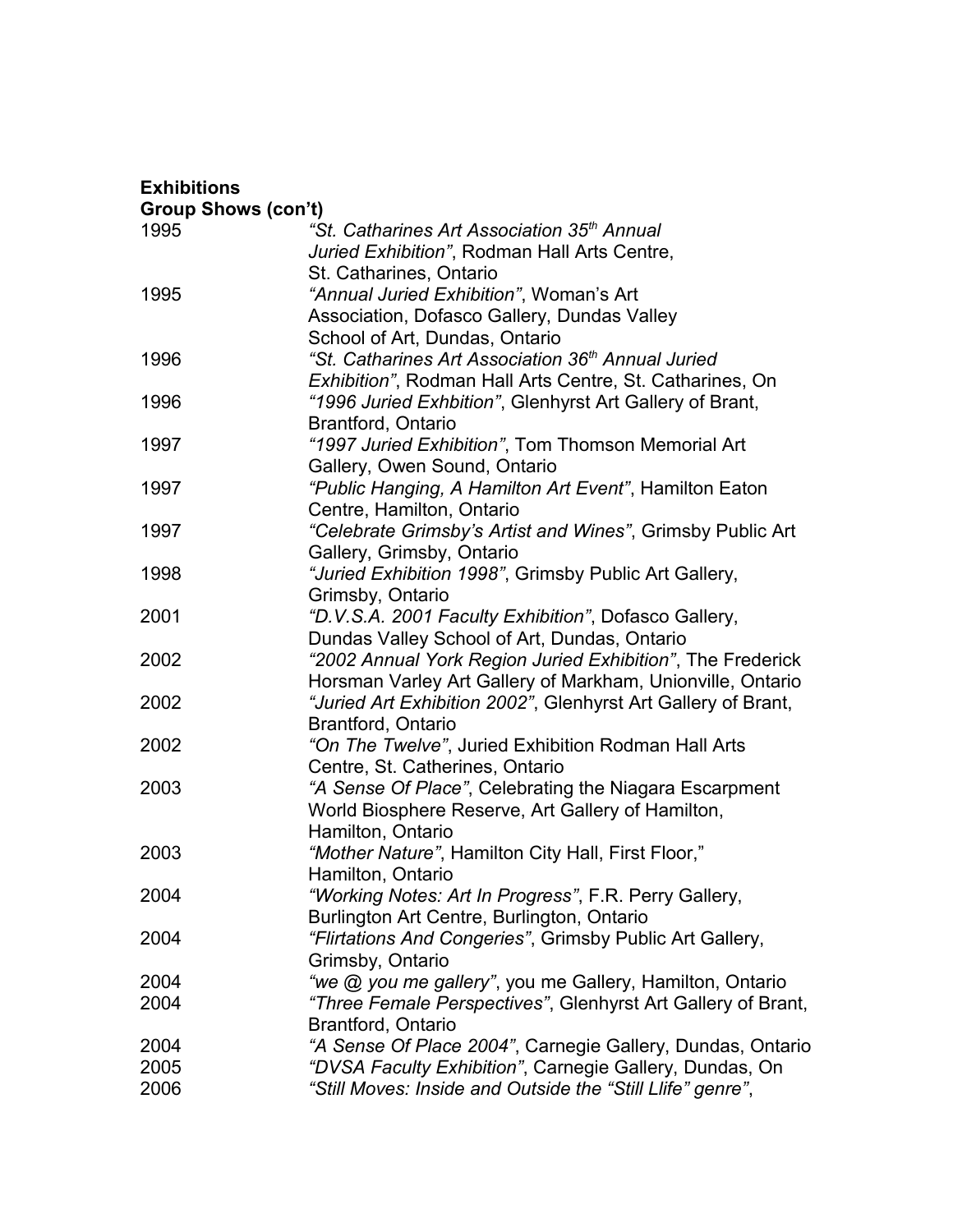| <b>Exhibitions</b>            |                                                                                                                     |  |
|-------------------------------|---------------------------------------------------------------------------------------------------------------------|--|
| <b>Group Shows (con't)</b>    |                                                                                                                     |  |
| 2007                          | "Still Moves: Inside and Outside the "Stil Life" genre",<br>AIC Gallery, Burlington Art Centre, Burlington, Ontario |  |
| 2008                          | "Niagara Palooza: Re-thinking our cities", Sheraton<br>Fallsview Hotel and Conference Center, Niagara Falls, On     |  |
| 2009                          | "Group Exhibition", Earls Court Gallery, Hamilton, Ontario                                                          |  |
| 2011                          | "A Decade", Jordan Art Gallery, Jordan, Ontario                                                                     |  |
| 2012                          | "Out of the Back", Earls Court Gallery, Hamilton, On                                                                |  |
| 2017                          | "Canada 150 Square Roots Project", Grimsby Public Art<br>Gallery, Grimsby, On                                       |  |
| 2017                          | "Out of the Back", Earls Court Gallery, Hamilton, On                                                                |  |
| <b>Awards</b>                 |                                                                                                                     |  |
| 1995                          | Second prize in Exhibition, St. Catharines Art Association                                                          |  |
| 1996                          | Award of Merit, Glenhyrst Art Gallery of Brant                                                                      |  |
| 2002                          | Award of Merit, Rodman Hall Arts Centre                                                                             |  |
| <b>Articles &amp; Reviews</b> |                                                                                                                     |  |
| 1995                          | "Symbolic imagery one way to express ideas",                                                                        |  |
|                               | Jurate Vysniauskas, The Independent, Grimsby, Ontario                                                               |  |
| 1996                          | "Dover part of salute to Grimsby artists", Heather Bemrose,                                                         |  |
|                               | The Grmsby News, Grimsby, Ontario                                                                                   |  |
| 1997                          | "Everyday imagery a Dover signature", Laura Arseneau,                                                               |  |
|                               | The Grimsby News, Grimsby, Ontario                                                                                  |  |
| 1997                          | "Altars Of The Everyday at Dofasco Gallery", Jeff Mahoney,                                                          |  |
|                               | The Hamilton Spectator, Hamilton, On                                                                                |  |
| 1997                          | "Dover's oil works "realistically Based", Tina Dine,                                                                |  |
|                               | The Grimsby news, Grimsby, On                                                                                       |  |
| 2002                          | "Female symbols dominate work", Regina Haggo,                                                                       |  |
|                               | The Hamilton Spectator, Hamilton, On                                                                                |  |
| 2002                          | "Carolyn Dover's Dualities exhibit", Susan Pearson,                                                                 |  |
|                               | Dundas Star News, Dundas, Ontario                                                                                   |  |
| 2005                          | "The living vineyard", Mathew Van Dongen,                                                                           |  |
|                               | The Standard, St. Catharines, Ontario                                                                               |  |
| 2005                          | "Vines of Inspiration", Valerie Johnson,                                                                            |  |
|                               | Niagara This Week, Grimsby, Ontario                                                                                 |  |
| 2005                          | "Talking Tundra", Laura Hollick,                                                                                    |  |
|                               |                                                                                                                     |  |
|                               | Pulse Niagara, St. Catharines, Ontario                                                                              |  |
| 2005                          | "Precious farmland is focus of lively art", Regina Haggo,                                                           |  |
|                               | The Hamilton Spectator, Hamilton, On                                                                                |  |
| 2005                          | "Western view of women", Susan Pearson,                                                                             |  |
|                               | Dundas Star News, Dundas, On                                                                                        |  |